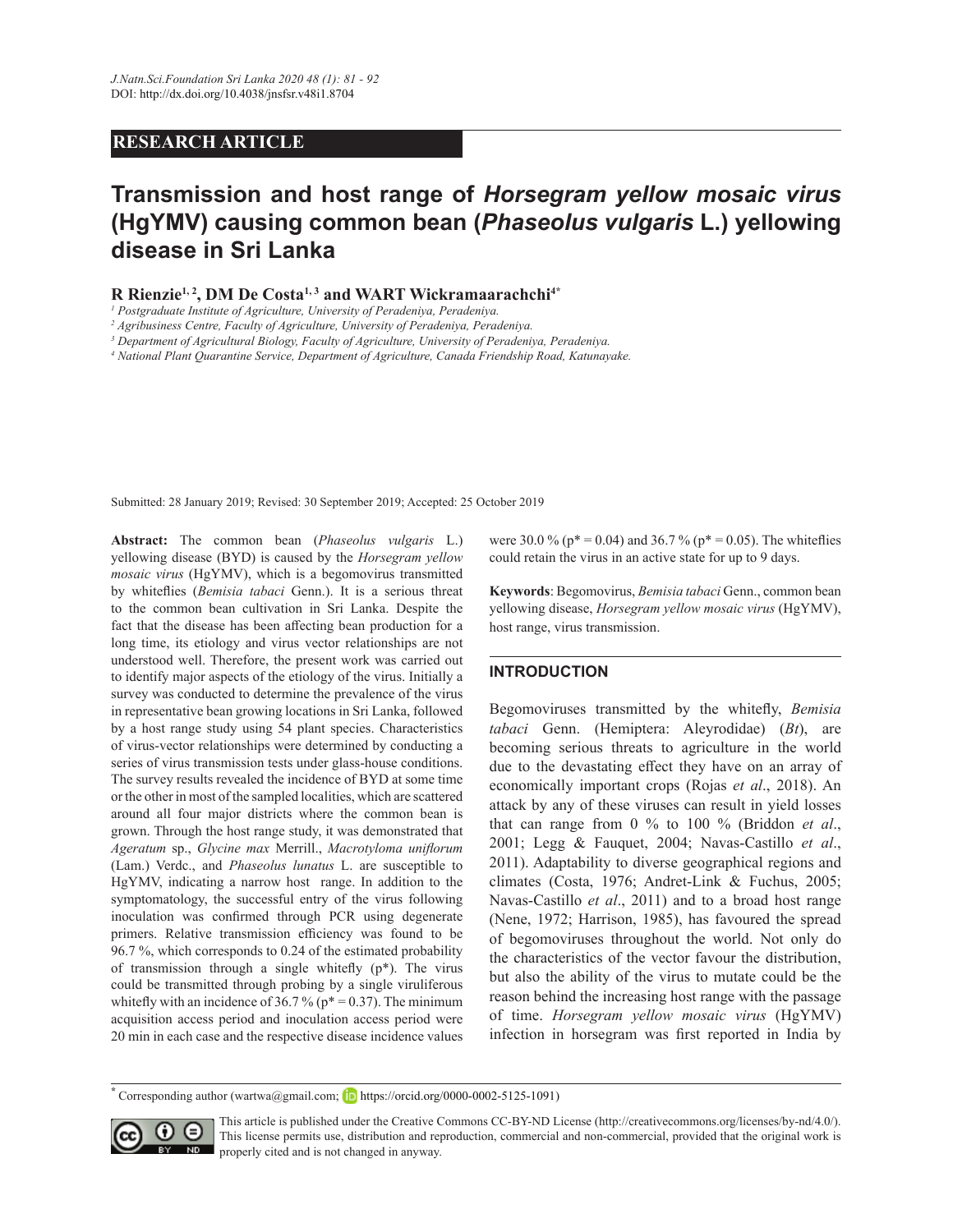William *et al.* (1968). HgYMV was known to be a major virus that affected horsegram but now it is found to be infecting legume crops including common beans (*Phaseolus vulgaris* L.) (Muniyappa *et al*., 1987). In Sri Lanka, common beans are extensively grown in different agro climatic regions as a cash crop because it is popular among people due to its nutritional properties. Badulla, Nuwara-Eliya, Matale and Kandy districts have been identified as the major common bean growing districts due to their climate being favourable for the crop. Although systematic statistics on crop losses caused by particular plant viruses are not available in Sri Lanka, HgYMV is considered as a major virus affecting common beans, with losses that can go up to 50 % (Wickramaarachchi *et al*., 2012; Rienzie *et al*., 2016). Common bean yellowing disease (BYD) is currently widespread throughout the traditional bean growing areas. BYD was first recorded in Sri Lanka in 1999 in the Balangoda area, but the precise causal agent was identified only about a decade later. Monger et al. (2010) confirmed that the causal agent was HgYMV, which is a whitefly transmitted begomovirus of the family Geminiviridae. The disease initiates with the mild yellowing of immature leaves, followed by progressing into a mosaic pattern, which appears as irregular mottling interspersed with greenish areas. In time, these mottles develop and turn into large patches. Subsequently, the leaves become smaller and the pod length and size also reduce. Overall, the plant becomes stunted (Muniyappa & Reddy, 1976; Muniyappa *et al*., 1987; Prema, 2013).

 Information on the distribution and etiology of a disease can be useful to develop management packages designed to control the spread of a disease. Accordingly, the present research was designed to determine the occurrence of the virus in common bean cultivations, and the relationships between the virus, vector and its hosts, by performing a series of experiments. This research would be the first attempt at conducting a detailed study, revealing the nature of transmission of HgYMV in Sri Lanka.

## **METHODOLOGY**

## Survey on common bean yellowing disease (BYD) in **Sri Lanka**

A survey was conducted to determine the prevalence and distribution of BYD in Sri Lanka during the period 2016–2018. Tender leaf samples of the common bean, of both pole and bush type bean cultivars, showing typical BYD symptoms were collected from 20 commercial farmer fields located in different administrative districts

of Sri Lanka, namely, Kandy, Matale, Nuwara Eliya and Badulla. A purposive sampling procedure was employed using lists of infected fields provided by the Agriculture Officers of the respective areas. A single plant was considered as a sampling unit. A total of five samples, each comprising two tender leaves, were collected from each of the 20 farmer fields (total of 100 samples). Leaf samples from apparently healthy plants of the same cultivars were also collected from the same locations as control samples. All the leaf samples were collected irrespective of their growth stage but from those plants grown within the same growing season.

# Study sites and establishment of *Bemisia tabaci* **colonies for transmission tests**

*Bemisia tabaci* were reared in the divisions of Plant Pathology and Entomology of the Horticultural Crops Research and Development Institute (HoRDI) in Gannoruwa, Sri Lanka. All transmission experiments were done in the glass houses and insect cages of HoRDI and the Department of Agricultural Biology, University of Peradeniya, Sri Lanka. The sites are located in the mid country wet zone  $(WM_{2b})$  with a height above mean sea level of 576 m, mean annual temperature of 24° C and mean annual rainfall of 2131 mm. The colonies were maintained at 79–82 % relative humidity and temperature 24–27**°** C, under 12L (**~** 4000 Lux):12D lighting throughout the experiment period. The whiteflies were reared on cotton seedlings as they are immune to HgYMV.

## **Test plants for inoculation purposes**

Seeds of all the weed and crop species and common bean plants used for all the transmission tests were sown in pots, which contained sterilised soil and then maintained inside insect-proof cages at the Division of Plant Pathology, Horticultural Crop Research and Development Institute, Gannoruwa, Sri Lanka.

## Testing for cross transmission ability of the virus among different crop and weed plants

Testing for susceptibility to BYD was conducted using 33 crop species and 14 weed species that belong to various families. Both weed and crop species were selected based on the abundance, growth patterns (perennial or annual) and previous reports on begomovirus infestations. All the healthy test plants were inoculated with viruliferous *Bt* fed on HgYMV-infected common bean plants, which were maintained as source plants for 24 h at a rate of 10 *Bt* per plant and kept under insect proof conditions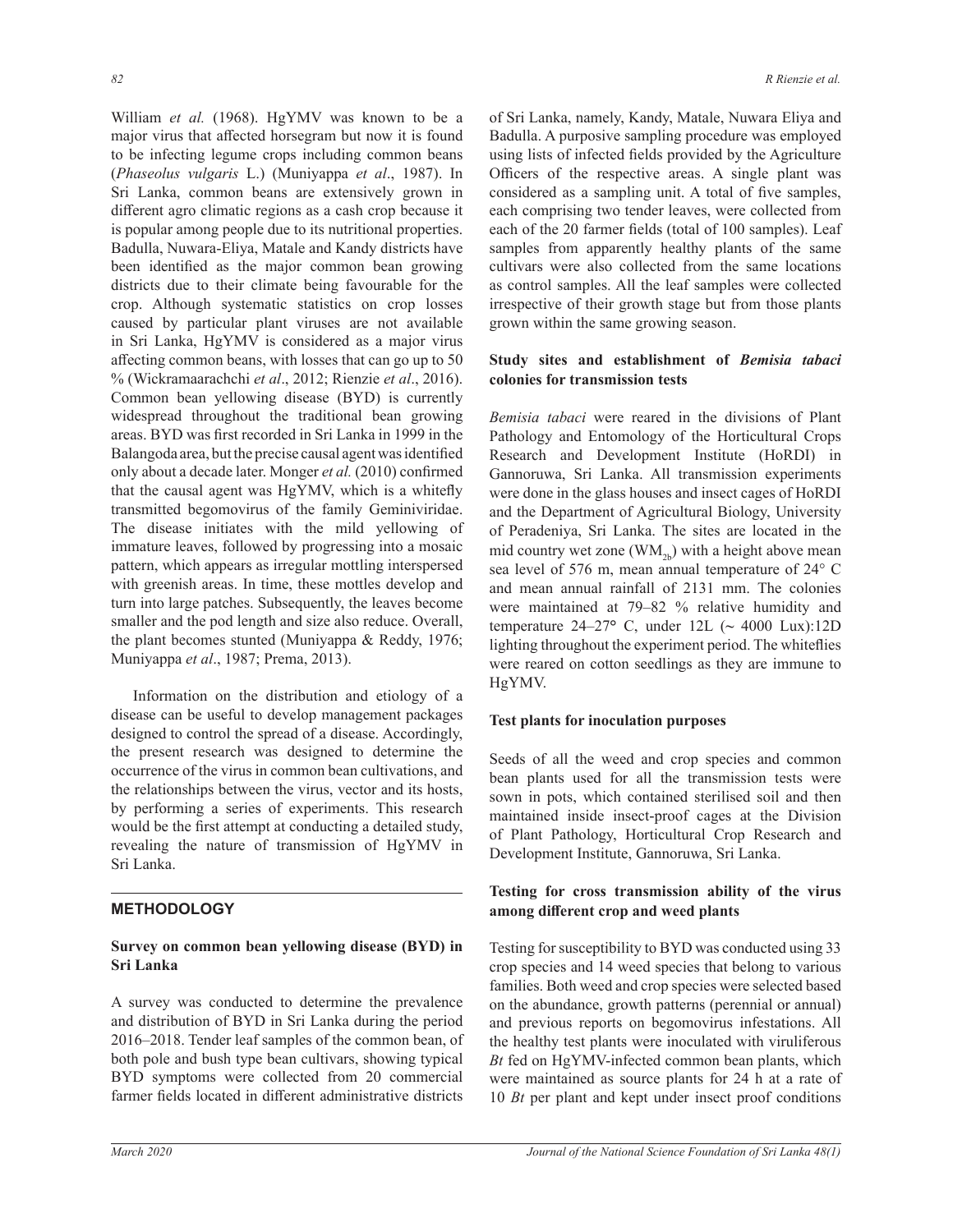for another 24 h. The time periods (24 h) for inoculation access period (IAP) and acquisition access period (AAP) mentioned here and the tests that are described hereafter were selected considering the minimum acquisition and inoculation access periods reported on begomoviruses. The methods employed here are similar to those used by other researchers in this field (Nene, 1972; Inoue-Nagata *et al*., 2007).

# **Extraction of total DNA, amplification of target DNA** and partial sequencing

Total DNA from plant tissues were extracted according to the CTAB (cetyl trimethyl ammonium bromide) extraction protocol as described by Lodhi *et al.* (1994) with a few modifications and subjected to PCR amplification. Previously optimised Begomovirus specific degenerate primer pair, Deng 540/541 (Deng *et al*., 1994) (Promega, WI, USA) was used at a concentration of 1/25 (DNA: sterile water). The amplified DNA resulting from the initial DNA collected from symptomatic host plants (legumes) was tested for virus transmissibility and subjected to further analysis through single directional sequencing.

## **PCR** amplification mixture (1 X)

A 25  $\mu$ L reaction mixture that contained 2.0  $\mu$ L of total DNA extracted from infected common bean leaf tissues was prepared. This mixture was diluted to 1/25  $(80-100)$  ng) and to this was added 0.2 µL Taq DNA polymerase (5 U/ $\mu$ L), 2.5  $\mu$ L of 10X PCR buffer (100 mM Tris-HCl, pH 8.3, 500 mM KCl, 15 mM  $MgCl_2$ ), 0.5 µL of 25 mM  $MgCl_2$ , 2.0 µL each primer (10 mM), 2.0 µL dNTPs mix (2.5 mM each) and sterile water to make up the volume.

# **PCR conditions**

PCRs with Deng primers were conducted in a thermocycler (Labnet Inc., USA, Model: Labnet Gradient). The mixture was subjected to one cycle of initial denaturation at 94**°** C for 5 min followed by 30 cycles of denaturation at 94**°** C for 30s, annealing at 58**°** C for 30s, extension at 72<sup>°</sup> C for 45s and a final extension at 72<sup>°</sup> C for 10 min. The PCR products were analysed by performing 1.0 % agarose gel electrophoresis at 60V for 1 hr in 1X TBE buffer [100 mM Tris (pH 8), boric acid, 0.5 M EDTA (pH 8)] with a loading of 5.0  $\mu$ L of product per well. The gel was previously stained with ethidium bromide at  $0.5 \mu g$ / mL. The size of the amplicons was estimated with a 100 bp DNA ladder (Vivantis, Germany). DNA from healthy plants and double distilled water were used instead of template DNA as experimental controls.

#### **Relative transmission efficiency**

Non-viruliferous *Bt* were allowed to feed on BYD infected common bean plants inserted into a transmission cage for 24 h. This feeding time was determined based on the maximum time taken to acquire the viruses. After 24 h, the insects were released onto ten 12-day-old healthy common bean seedlings (per replicate) inserted into individual transmission cages at a rate of 10 *Bt* per seedling and the test was triplicated. After 24 h, the *Bt* were removed from individual plants and the plants were sprayed with Imidachloprid (Admire® , Bayer Crop Sci.) at 200 g/L SL (1 mL/L). Plants were maintained under insect-proof conditions until the development of virus infection-like symptoms.

## **Minimum number of Bemisia tabaci adults required for transmission**

This experiment was designed to determine the minimum number of *Bt* individuals required for successful transmission of the virus and the effects of different numbers of  $Bt$  to the rate of transmission. Nonviruliferous  $Bt$  were first fed on diseased common bean leaves for 24 h as in the previous experiment. Here the *Bt* were released onto seven 12-day-old healthy common bean seedlings inserted into transmission cages at rates of 1, 3, 5, 10, 15, 20, and 25 insects per seedling at the rate of three replicates each (total of 21 plants). Next, they were allowed to feed on inoculated seedlings for another 24 h. On the following day (after 24 h), the cages were removed and the plants were sprayed with Imidachloprid (Admire® , Bayer Crop Sci.) at 200 g/L SL (1 mL/L) to kill the *Bt*. Plants were kept inside an insect-proof glasshouse until the symptoms developed.

## **Minimum acquisition access period (AAP)**

This experiment was aimed at determining the minimum time taken by non-viruliferous *Bt* to acquire the virus from a virus-infected plant and the effects of different acquisition access periods on the rate of transmission. *Bt* were fed on infected common bean leaves for periods of 5, 10, 15, 20 and 30 min and 1, 2, 4, 6, 8, 24 and 48 h. After the prescribed feeding period, *Bt* were transferred at the rate of 10 *Bt* per seedling onto twelve healthy 12-day-old common bean seedlings covered with micro transmission cages and left for feeding for 24 h with three replicates. This test was conducted with a total of 36 plants (12 time periods  $\times$  3 replicates). Thereafter, the plants were sprayed with Imidachloprid at the same rate as given in the above test and kept for symptom development. The control experiment consisted of 10 plants inoculated with non-viruliferous *Bt* at the rate of 10 *Bt* per seedling.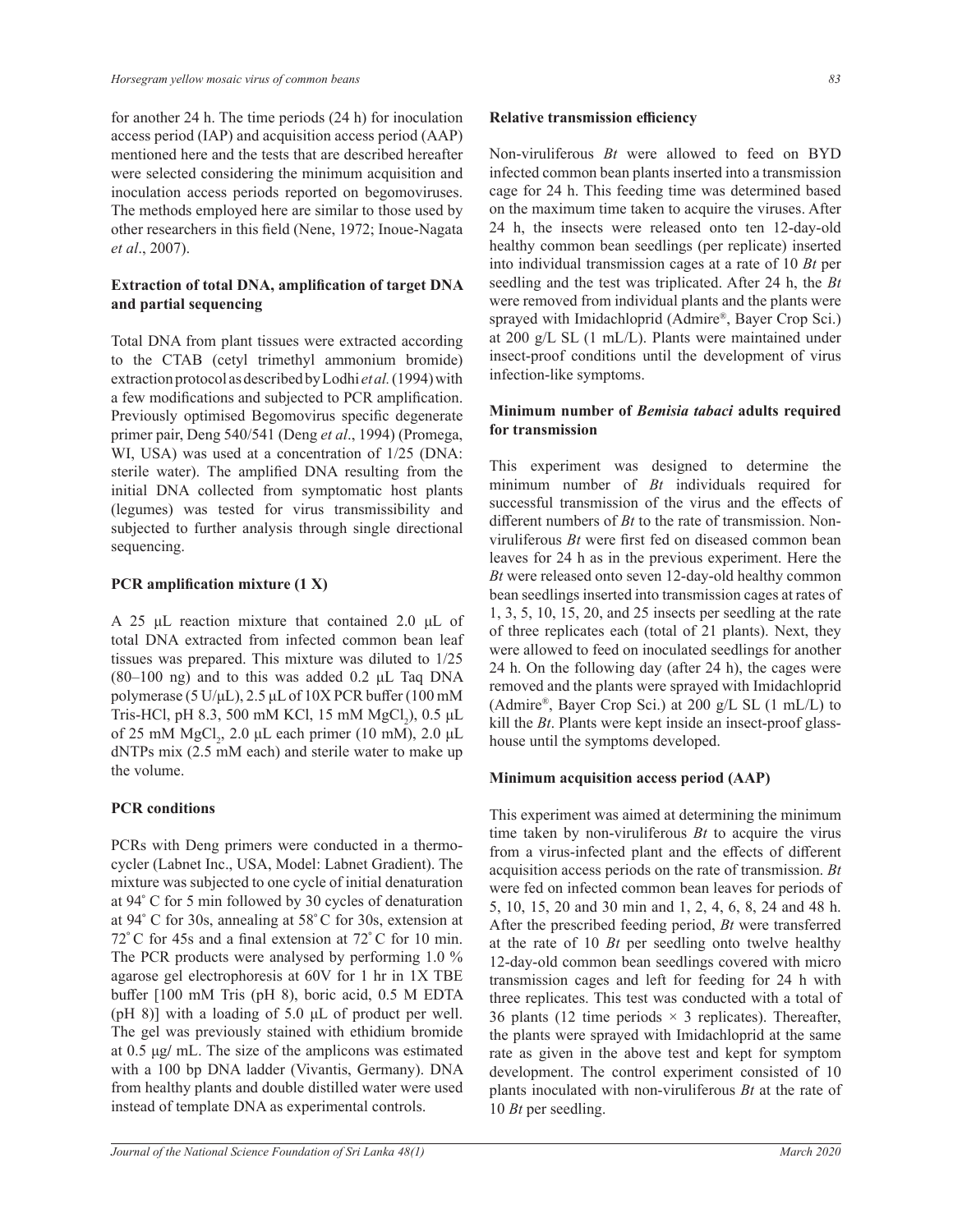#### **Minimum inoculation access period (IAP)**

The aim of this experiment was to determine the minimum time taken by viruliferous *Bt* to inoculate the virus into healthy common bean plants and the influence of different IAPs on transmission of BYD. First, the nonviruliferous whitefly individuals were given acquisition feeding on diseased common bean leaves for a period of 24 h. Then, the resulting viruliferous *Bt* were transferred onto twelve, 12-day-old healthy common bean seedlings and covered with transmission cages for periods of 5, 10, 15, 20 and 30 min and 1, 2, 3, 6, 8, 24 and 48 h at a rate of 10 *Bt* per seedling with three replicates. This test was also done with a total of 36 plants (12 time periods  $\times$ 3 replicates). After each feeding period, the cages were removed and the plants sprayed with Imidachloprid as in previous tests and maintained in an insect-proof glasshouse until the appearance of symptoms.

### **Persistence of the virus in the vector**

To determine the persistence of the virus in *Bt*, a non-viruliferous experiment was designed in which the inoculation of healthy common bean plants was conducted through serial transmission using groups of *Bt* infected with HgYMV. *Bt* were first given an AAP of 24 h on BYD infected common beans. Then *Bt* from 12 groups were transferred at the rate of 10 *Bt* from each group onto 12 common bean plants (each plant was 14 days old at the time of transferring) over a period of 24 h for each plant. After 24 h, each group was transferred to another set of 12 new and healthy common bean plants. In this manner, the serial transmission procedure was employed for all groups while maintaining all plants inside an insect-proof glass-house until the development of symptoms. Serial transferring was carried out until all the insects of each group were dead. The serial transmission efficiency was calculated using the formula, (Number of infected bean plants in the series**/** Number of inoculated plants)  $\times$  100. The rate of infection per group of *Bt* was determined by simply calculating the average of the sum of serial transmission rates for all groups. Further, the transmission rates corresponding to each date were also calculated by dividing the sum of transmission by the number of groups (12).

## **Calculation of transmission rate**

Transmission rate was calculated by the formula, Number of infected plants**/** Number of test plants × 100. Probability of HgYMV transmission through

a single whitefly was calculated using the formula  $p^* = 1-(1-R/N)^{1/i}$  suggested by Gibbs and Gower (1960) (where  $p^*$  = Estimated transmission rate for a single whitefly,  $R =$  Number of infected plants,  $N =$  Number of test plants, and  $i =$  Number of *Bt* per receptor plant). The means were analysed using the least significant difference method (LSD) at  $(p < 0.05)$ .

## **RESULTS AND DISCUSSION**

### **BYD** survey

The survey was conducted to detect the disease using symptomatological features such as severity of yellowing (e.g. bright yellowing or mild yellowing), rugosity and reduced leaf size, which are characteristics of BYD. The results are summarised in Table 1 with sampling locations, which are also mapped in Figure 1.



Figure 1: Sampling locations for collecting BYD in Sri Lanka during 2016–2018 period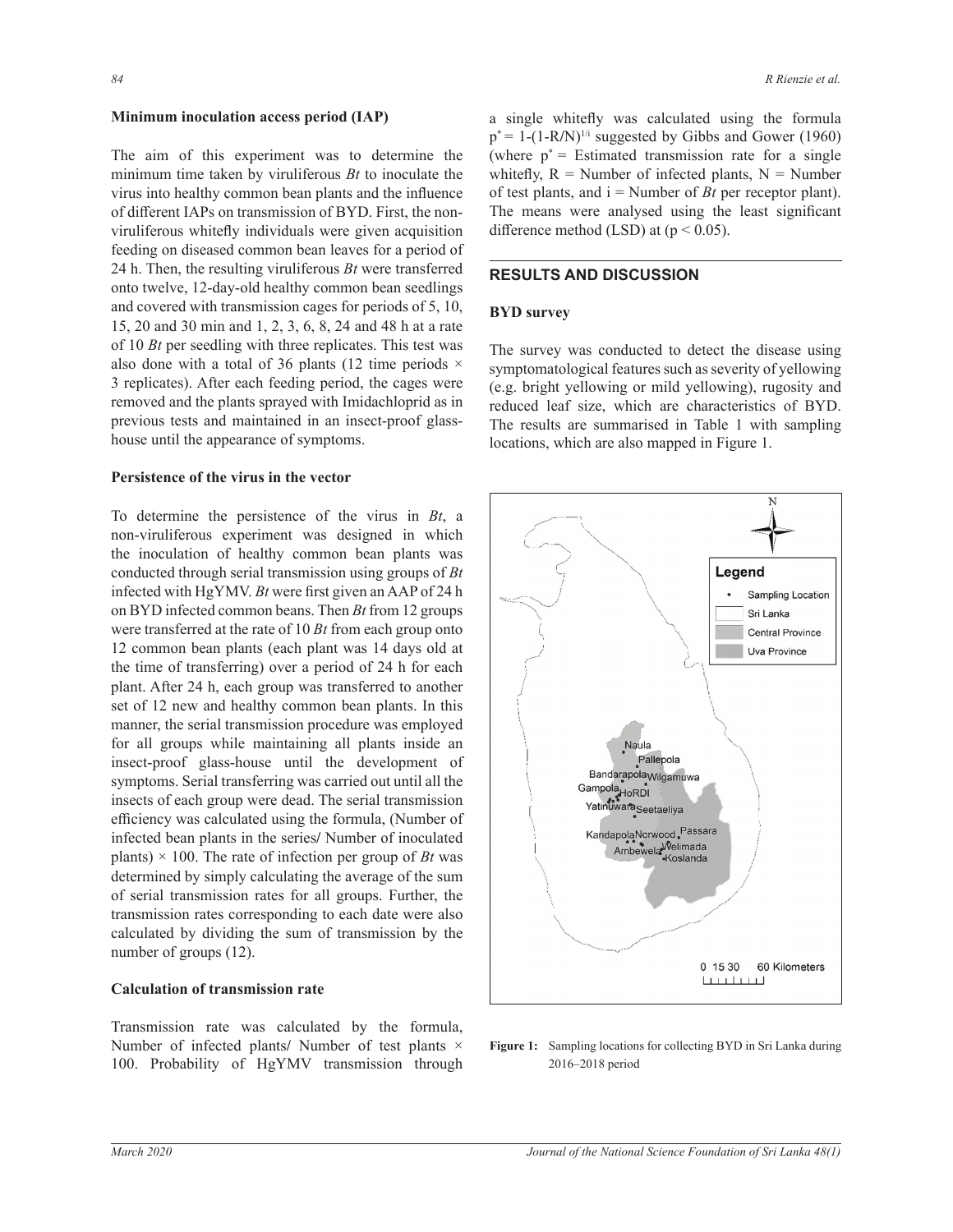| District     | Location     | Variety         | Symptoms  |
|--------------|--------------|-----------------|-----------|
| Kandy        | Kadugannawa  | Contender       | BY, R, RL |
| Kandy        | Yatinuwara   | Contender       | BY, R, RL |
| Kandy        | Ambilmeegama | Keppetipola Nil | BY, R, RL |
| Kandy        | Katugasthota | Top Crop        | BY, R, RL |
| Kandy        | Gampola      | Keppetipola Nil | MY, RL    |
| Matale       | Bandarapola  | Top Crop        | MY, RL    |
| Matale       | Naula        | Top Crop        | MY, RL    |
| Matale       | Pallegama    | Unknown         | BY, R, RL |
| Matale       | Wilgamuwa    | Unknown         | BY, R, RL |
| Matale       | Pallepola    | Sanjaya         | MY, RL    |
| Nuwara Eliya | Seetaeliya   | Lanka Butter    | MY, RL    |
| Nuwara Eliya | Norwood      | Lanka Butter    | BY, R, RL |
| Nuwara Eliya | Kandapola    | Lanka Butter    | BY, R, RL |
| Nuwara Eliya | Ambewela     | Top Crop        | MY, RL    |
| Nuwara Eliya | Pattipola    | Contender       | MY, RL    |
| Badulla      | Bandarawela  | Unknown         | BY, R, RL |
| Badulla      | Passara      | Unknown         | MY        |
| Badulla      | Demodara     | Sanjaya         | BY, R, RL |
| Badulla      | Koslanda     | Unknown         | BY, R, RL |
| Badulla      | Welimada     | Top Crop        | BY, R, RL |

Table 1: Results of the diagnosis based on symptomatology of commercial varieties of the common bean

BY- bright yellow; R- rugose; MY- mild yellow; RL- reduced leaf size

## **Host range study**

Among the species tested for susceptibility, only  $A$ geratum sp., *Glycine max*, *Macrotyloma uniflorum*, *Phaseolus lunatus* and *P. vulgaris* L. (Table 2) showed symptoms characteristic of virus disease. Among them, *G. max, M. uniflorum, P. lunatus and P. vulgaris* showed incipient symptoms of yellow mosaic virus on leaves, while *Ageratum* spp. showed mild crinkling of leaves with no progression towards yellowing. The single directional sequence data of the DNA extracted from these hosts showing symptoms confirmed that HgYMV had been successfully transmitted from the original host. The sequence data were identical to the data reported previously by the same authors (Rienzie *et al*., 2016), and therefore there was no need to repeat it in the current work.

 Host range of a virus is determined by two major factors, specifically those intrinsic factors such as genetic traits that determine the fitness of the virus in different hosts, and extrinsic factors independent of the virus such as ecological factors like distribution, abundance and interaction of species. As a result of the interaction between intrinsic and extrinsic factors, virus emergence and adaptation to new hosts takes place (McLeish *et al*., 2018). Almost all the plant families tested in this study for cross transmission have been reported by many workers as likely hosts of begomoviruses (Nene, 1972; Shivanathan, 1983; Harrison, 1985). In this study, HgYMV was able to transmit the virus to *Ageratum* spp. According to Saunders *et al.* (2002), *Ageratum conizoides* behaves as a host to the *Sri Lankan cassava mosaic virus*. However, Muniyappa *et al.* (2003) reported that *Ageratum conizoides* does not host *Pumpkin yellow vein mosaic virus* (PYVMV), implying that *Ageratum* spp. does not host certain begomoviruses, showing selectivity towards hosting. Currently, *Ageratum* spp. with viruslike-symptoms is typical throughout Sri Lankan crop fields. However, the virus transmission behaviour from *Ageratum* to any other crop has not yet been studied in Sri Lanka. Unlike in the case of dicot plants, there is no evidence of infection of monocots by begomoviruses in literature. Supporting evidence on the cross transmission of HgYMV has been revealed through several studies. For instance, Rienzie *et al*. (2017) detected HgYMV in soybean (*Glycine max*) plants grown in experimental fields in Gannoruwa, Sri Lanka, and further identified *Hedyotis corymbosa* as a weed that harboured HgYMV (Rienzie *et al*., 2016). Moreover, Abarshi *et al*. (2017) detected the same virus in lima bean (*Phaseolus lunatus*) in Bangalore, India. Although only a minimum number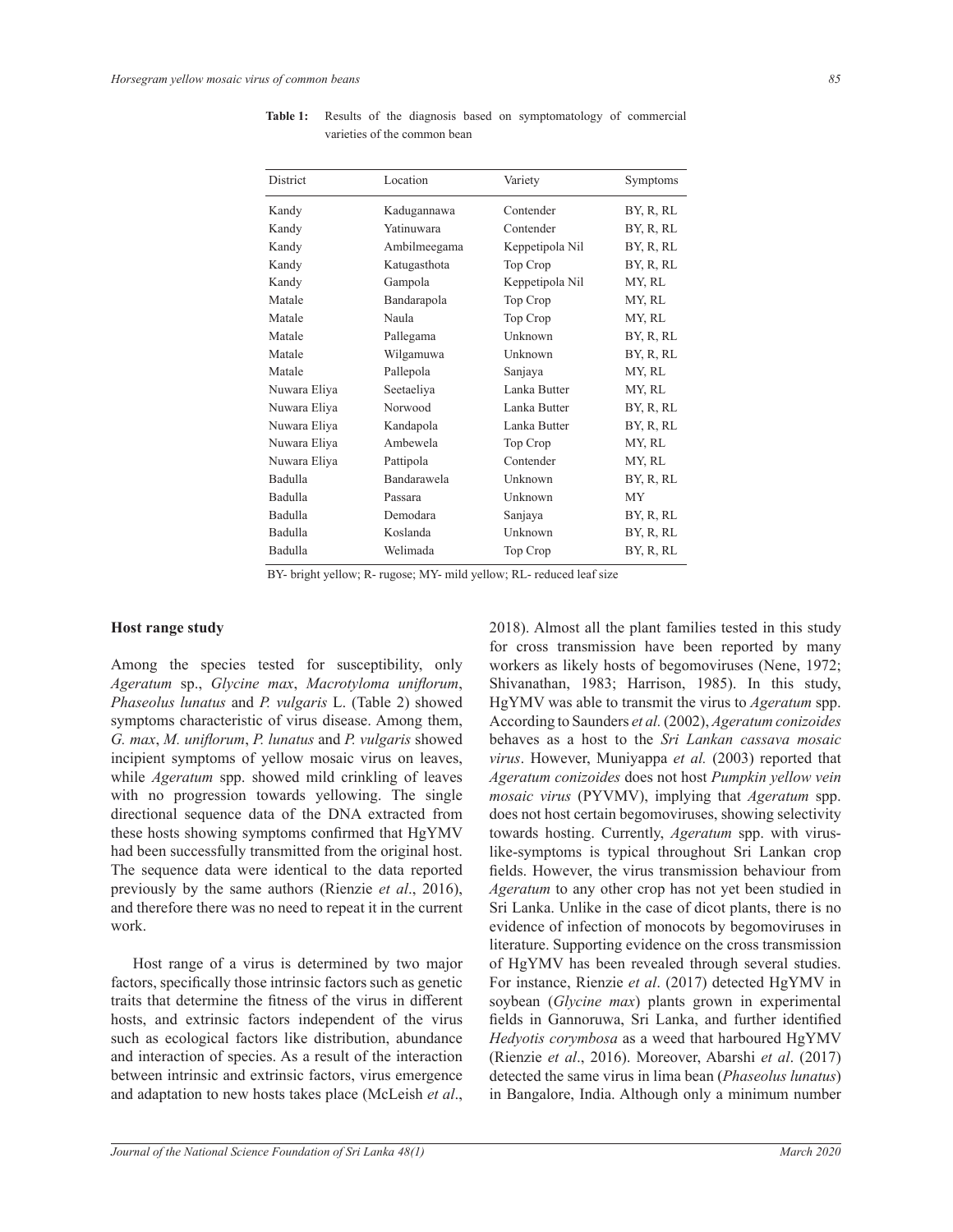# Table 2: Results of the host range experiment for transmission of HgYMV

| Plant species                       | Family              | Number of plants    | Control <sup>c</sup> |
|-------------------------------------|---------------------|---------------------|----------------------|
|                                     |                     | infected/inoculated | (percent infection)  |
|                                     |                     | (percent infection) |                      |
|                                     |                     |                     |                      |
| Abelmoschus esculentus              | Malvaceae           |                     |                      |
| var. Haritha                        |                     | $0/5(0\%)$          | $0/5(0\%)$           |
| var. MI 7                           |                     | $0/5(0\%)$          | $0/5(0\%)$           |
| Acalypha indica                     | Euphorbiaceae       | $0/15(0\%)$         | $0/5(0\%)$           |
| Ageratum spp.                       | Compositae          | $2/10^a (20\%)$     | $0/5(0\%)$           |
| Allium cepa L.                      | Liliaceae           | $0/20(0\%)$         | $0/5(0\%)$           |
| Amaranthus caudatus L.              | Amaranthaceae       | $0/15(0\%)$         | $0/5(0\%)$           |
| Arachis hypogaea L.                 | Fabaceae            | $0/20(0\%)$         | $0/5(0\%)$           |
| Benincasa hispida (Thunb.) Cogn.    | Cucurbitaceae       | $0/10(0\%)$         | $0/5(0\%)$           |
| Beta vulgaris L.                    | Chenopodiaceae      | $0/10(0\%)$         | $0/5(0\%)$           |
| Borreria spp.                       | Rubiaceae           | $0/10(0\%)$         | $0/5(0\%)$           |
| Brassica oleraceae L.               | <b>Brassicaceae</b> | $0/10(0\%)$         | $0/5(0\%)$           |
| Cajanus cajan L.                    | Fabaceae            | $0/10(0\%)$         | $0/5(0\%)$           |
| Calopogonium mucunoides             | Fabaceae            | $0/10(0\%)$         | $0/5(0\%)$           |
| Canavalia spp.                      | Fabaceae            | $0/10(0\%)$         | $0/5(0\%)$           |
| Capsicum annuum L.                  | Solanaceae          | $0/10(0\%)$         | $0/5(0\%)$           |
| Centrocema pubescence               | Fabaceae            | $0/10(0\%)$         | $0/5(0\%)$           |
| Citrullus vulgaris Schrad.          | Cucurbitaceae       | $0/10(0\%)$         | $0/5(0\%)$           |
| Crotolaria juncea Neck.             | Fabaceae            | $0/10(0\%)$         | $0/5(0\%)$           |
| Cucumis melo L.                     | Cucurbitaceae       | $0/10(0\%)$         | $0/5(0\%)$           |
| Cucumis pubescens                   | Cucurbitaceae       | $0/10(0\%)$         | $0/5(0\%)$           |
| Cucumis sativus L.                  | Cucurbitaceae       | $0/10(0\%)$         | $0/5(0\%)$           |
| Cucurbita maxima Duch.              | Cucurbitaceae       | $0/10(0\%)$         | $0/5(0\%)$           |
| Cucurbita moschata Duch. Ex Poir    | Cucurbitaceae       | $0/10(0\%)$         | $0/5(0\%)$           |
| Cucurbita pepo L.                   | Cucurbitaceae       | $0/10(0\%)$         | $0/5(0\%)$           |
| Daucus carota L.                    | Apiaceae            | $0/10(0\%)$         | $0/5(0\%)$           |
| Dolichos trilobus                   | Fabaceae            | $0/10(0\%)$         | $0/5(0\%)$           |
| Eleusine coracana Gaertn.           | Poaceae             | $0/10(0\%)$         | $0/5(0\%)$           |
| Emilia sonchifolia                  | Asteraceae          | $0/10(0\%)$         | $0/5(0\%)$           |
| Euphorbia heterophylla              | Euphorbiaceae       | $0/10(0\%)$         | $0/5(0\%)$           |
| Glycine max Merrill.                | Fabaceae            | $11/15a$ (73.3%)    | $0/5(0\%)$           |
| Gossypium barbadense L.             | Malvaceae           | $0/10(0\%)$         | $0/5(0\%)$           |
| Helianthus annuus L.                | Asteraceae          | $0/10(0\%)$         | $0/5(0\%)$           |
| Lablab purpureus L.                 | Fabaceae            | $0/10(0\%)$         | $0/5(0\%)$           |
| Lagenaria siceraria (Mol.) Standl.  | Cucurbitaceae       | $0/10(0\%)$         | $0/5(0\%)$           |
| Luffa acutangula (L.) Roxb.         | Cucurbitaceae       | $0/10(0\%)$         | $0/5(0\%)$           |
| Luffa cylindrica (L.) Roem.         | Cucurbitaceae       | $0/10(0\%)$         | $0/5(0\%)$           |
| Lycopersicon esculentum Mill.       | Solanaceae          |                     |                      |
| var. Thilina                        |                     | $0/10(0\%)$         | $0/5(0\%)$           |
| var. Rajitha                        |                     | $0/10(0\%)$         | $0/5(0\%)$           |
| var. T 245                          |                     | $0/10(0\%)$         | $0/5(0\%)$           |
| Macrotyloma uniflorum (Lam.) Verdc. | Fabaceae            | $13/15^a (86.7%)$   | $0/5(0\%)$           |
| Manihot esculenta Crantz            | Euphorbiaceae       | $0/8$ (0%)          | $0/5(0\%)$           |
| Momordica charantia L.              | Cucurbitaceae       | $0/10(0\%)$         | $0/5(0\%)$           |
| Mucuna spp.                         | Fabaceae            | $0/10(0\%)$         | $0/5(0\%)$           |
| Phaseolus lunatus L.                | Fabaceae            | $3/5(60\%)$         | $0/5(0\%)$           |
|                                     |                     |                     |                      |

Continued -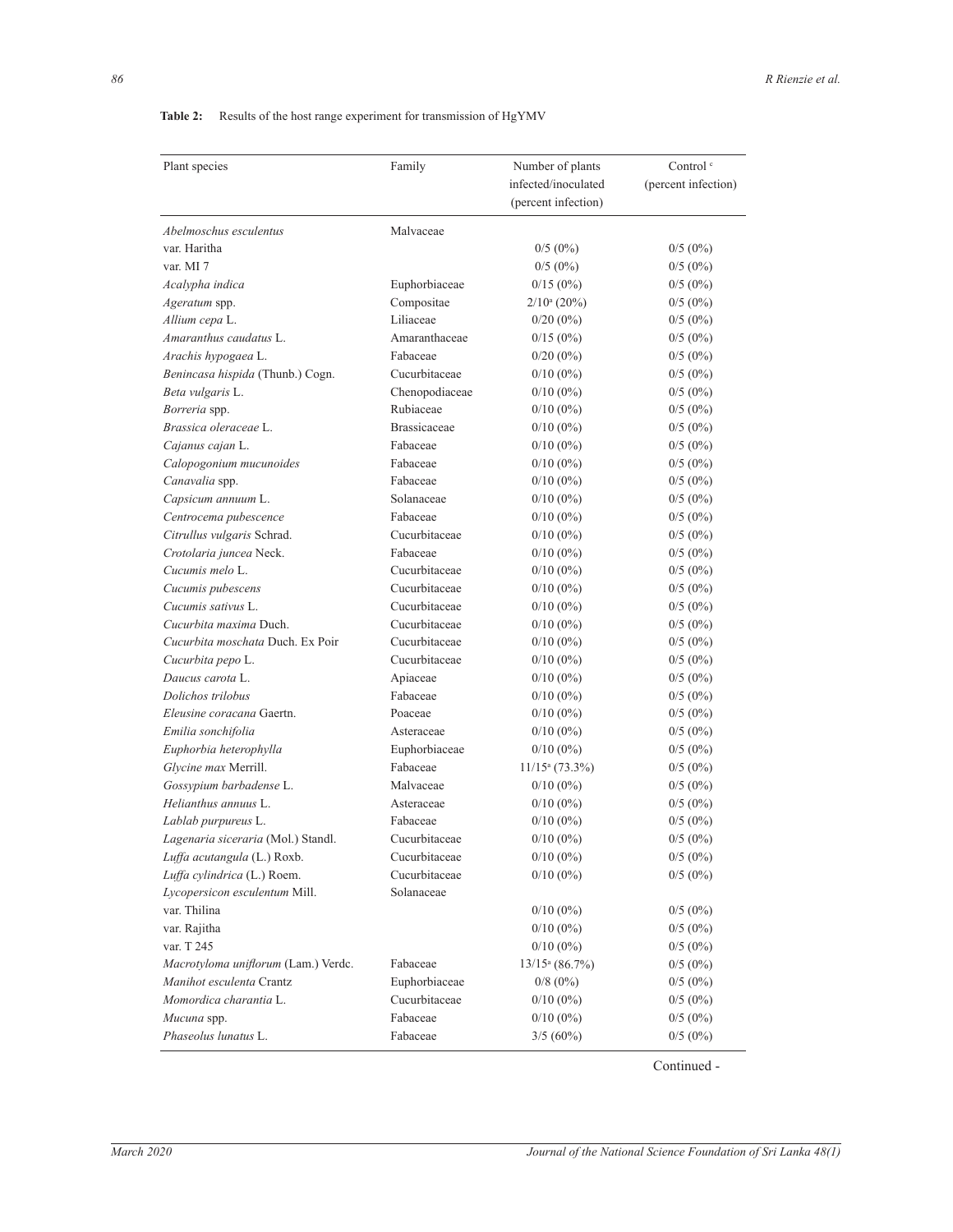#### - continued from page 86

| Plant species                            | Family              | Number of plants    | Control $\circ$     |  |  |
|------------------------------------------|---------------------|---------------------|---------------------|--|--|
|                                          |                     | infected/inoculated | (percent infection) |  |  |
|                                          |                     | (percent infection) |                     |  |  |
| Phaseolus vulgaris L.                    | Fabaceae            |                     |                     |  |  |
| var. Keppetipola Nil                     |                     | $10/10^{b}$ (100%)  | $0/5(0\%)$          |  |  |
| var. Contender                           |                     | $9/10^a (90\%)$     | $0/5(0\%)$          |  |  |
| var. Sanjaya                             |                     | $10/10^{b}$ (100%)  | $0/5(0\%)$          |  |  |
| var. Top Crop                            |                     | $10/10^a$ (100%)    | $0/5(0\%)$          |  |  |
| Phorocarpus tetragonolobus               | Fabaceae            | $0/10(0\%)$         | $0/5(0\%)$          |  |  |
| Raphanus sativus L.                      | <b>Brassicaceae</b> | $0/10(0\%)$         | $0/5(0\%)$          |  |  |
| Sesamum indicum L.                       | Pedaliaceae         | $0/10(0\%)$         | $0/5(0\%)$          |  |  |
| Sida spp.                                | Malvaceae           | $0/10(0\%)$         | $0/5(0\%)$          |  |  |
| Solanum melongena L.                     | Solanaceae          | $0/10(0\%)$         | $0/5(0\%)$          |  |  |
| Sorghum bicolor L.                       | Poaceae             | $0/10(0\%)$         | $0/5(0\%)$          |  |  |
| Trichosanthes cucumerina                 | Cucurbitaceae       | $0/10(0\%)$         | $0/5(0\%)$          |  |  |
| Vigna mungo L.                           | Fabaceae            | $0/10(0\%)$         | $0/5(0\%)$          |  |  |
| Vigna radiata (L.) Wilczek               | Fabaceae            | $0/10(0\%)$         | $0/5(0\%)$          |  |  |
| Vigna ungiculata (L.) Walp.              | Fabaceae            | $0/10(0\%)$         | $0/5(0\%)$          |  |  |
| Vigna ungiculata (L.)                    | Fabaceae            | $0/10(0\%)$         | $0/5(0\%)$          |  |  |
| Vigna ungiculata (L.) var. sesquipedalis | Fabaceae            | $0/10(0\%)$         | $0/5(0\%)$          |  |  |

<sup>a</sup> Confirmed through PCR only; <sup>b</sup> confirmed through both PCR followed by partial sequencing; <sup>c</sup> control experiment was

performed by inoculation with non-viruliferous *Bt* at a rate of 10 *Bt* per plant

of inoculated test plants was infected with HgYMV in this study, further studies are needed to understand the reaction of other legume weeds to HgYMV, since there is a possibility of new plant species becoming hosts for the begomovirus.

#### **Relative transmission efficiency**

Relative transmission efficiency was tested by inoculating healthy common bean plants with viruliferous *Bt* and the result was calculated as 96.7 % (S.E.  $= \pm 5.77$ ) with  $p^* = 0.24$ . Available literature provides details about different efficiencies with respect to different *Bemisia tabaci* transmitted viruses. Prema (2013) observed that HgYMV transmission occurs at a range of 6–86% under field conditions. According to Mware et al. (2009), the transmission percentage of *Cassava brown streak virus* is 22% although the *Bt* were allowed 48 hours AAP. Reasons for higher transmission efficiency for *Bt* in the present experiment could be due to forced feeding under confined spaces. Based on the results of the present study, it could be observed that the incidence of disease increases with the increased numbers of *Bt* per common bean plant. Similar results have been reported with the same whitefly species for Mung bean yellow mosaic *virus* (MYMV) in India (Nene, 1972), for leaf curl virus

of *Zinnia elegans* in India (Mathur, 1933), for *Bhindi yellow vein mosaic virus* (BYVMV) in India (Varma, 1952), and for *Tomato yellow leaf curl virus* (TYLCV) (Cohen & Nitzany, 1966).

Table 3: Transmission percentages with different numbers of Bt

| Number of $Rt$<br>per plant | Average percent of<br>infected plants | $p^*$ |
|-----------------------------|---------------------------------------|-------|
| 1                           | $36.7^{\circ} (\pm 3.3)$              | 0.37  |
| 3                           | 53.3 b $(\pm 6.7)$                    | 0.22  |
| 5                           | $86.7^{\circ} (\pm 6.7)$              | 0.33  |
| 10                          | $100 \text{ d } (\pm 0.0)$            | 1.00  |
| 15                          | $100 \text{ d } (\pm 0.0)$            | 1.00  |
| 20                          | $100^{\text{ d}} (\pm 0.0)$           | 1.00  |
| 25                          | $100^{\text{ d}} (\pm 0.0)$           | 1.00  |
| CV <sub></sub>              | 7.96                                  |       |
| LSD                         | 11.48                                 |       |

Means with the same letter along the column are not significantly different from each other according to least significant difference (LSD) at p < 0.05. Data expressed as mean (±) standard error  $(n = 3)$ , CV = coefficient of variation,  $p^*$  = estimated transmission rate for a single whitefly.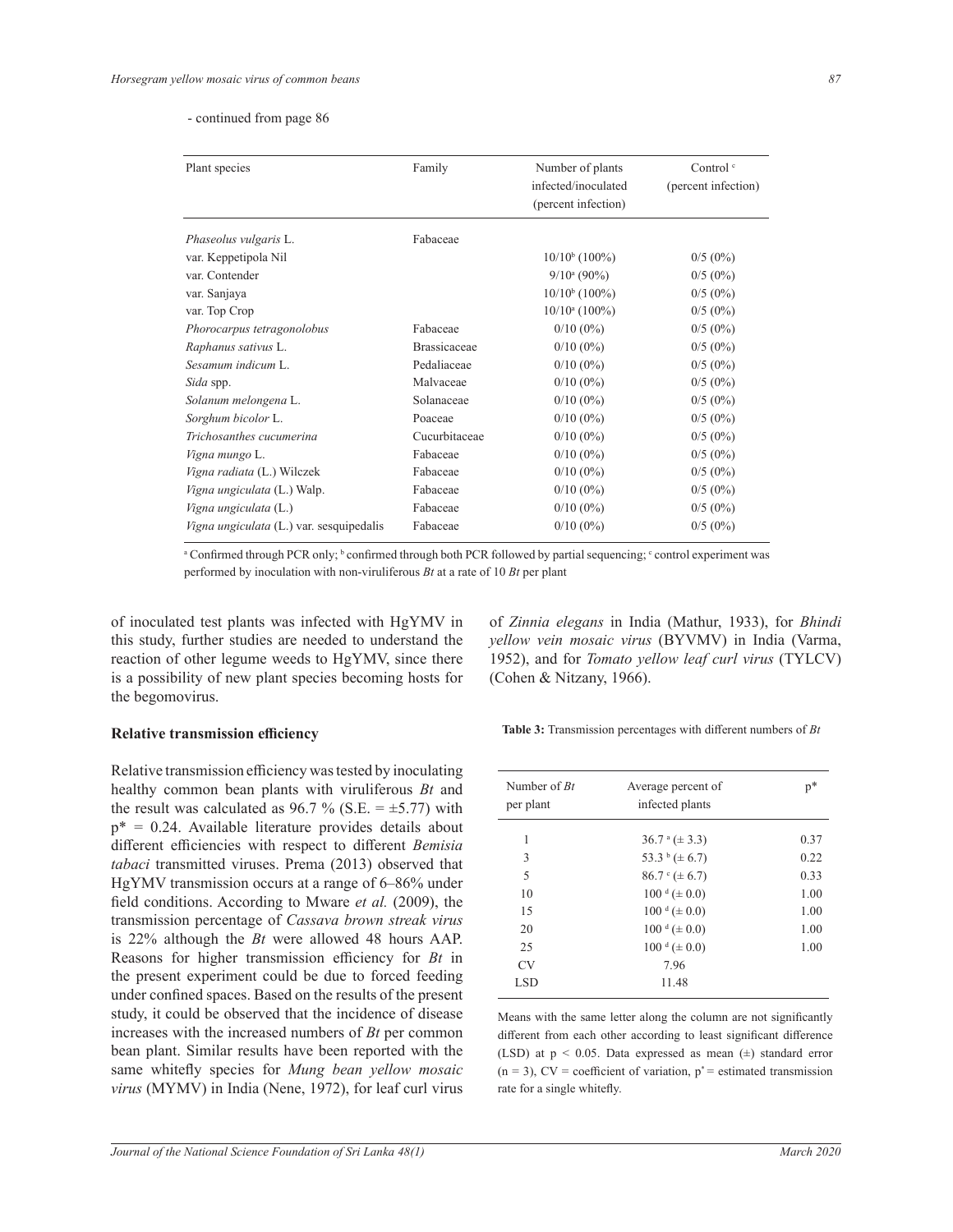# **Minimum number of Bemisia tabaci required for successful transmission**

Results for the different numbers of  $Bt$  insects ranging from 1 to 25, which were fed on infected common bean leaves for 24 hours AAP and then transferred onto healthy common bean seedlings for another 24 h IAP are given in Table 3.

 When the plants were inoculated with a single viruliferous whitefly, the disease incidence was 36.7 % ( $p^* = 0.37$ ), indicating that the disease could be transmitted even due to the feeding of a single viruliferous whitefly. Similar results have been reported by Nene (1972), Muniyappa *et al.* (2003), and Reddy (2006) for MYMV, PYVMV and *Tomato leaf curl virus* (ToLCV), respectively. Light intensity may change the behaviour of insects, probably by affecting the feeding efficiency (Mware *et al.,* 2009) and the desire to feed. When plants were inoculated with 15 or more viruliferous *Bt* per plant, initial symptoms appeared within 12–13 days. However, with 10 or fewer viruliferous *Bt* per plant, it took more than 14 days for symptoms to appear. In plants inoculated with a single whitefly, the amount of virus particles entering at a time is lower, whereas increased numbers of *Bt* lead to the accumulation of more virus particles, resulting in increased viral loading within the tissues. Therefore, plants inoculated with a single viruliferous *Bt* may show symptoms with a lower severity and lower incidence than those inoculated with more viruliferous *Bt.* Generally, plant defense mechanisms trigger reactions against the invasion of any virus. Such mechanisms cause the production of different chemical compounds by plant tissues that inhibit the activity of the virus.

# **Minimum acquisition access period (AAP) of Bemisia** *tabaci* **for HgYMV**

Viruliferous  $Bt$  with different AAPs of 5 minutes to 48 hours were released onto healthy seedlings and percent infections were recorded in all three replicates. Disease incidences resulting from different AAPs as given in Table 4 indicate that the  $Bt$  can effectively acquire the virus from infected common beans within a minimum period of 20 minutes. No symptoms appeared on healthy bean plants inoculated for 5, 10 and 15 minutes, indicating that the whiteflies were not able to acquire the virus by feeding on infected bean plants for less than 15 minutes.

Table 4: Acquisition access periods (AAPs) of *Bemisia tabaci* for HgYMV

| Feeding period on<br>infected beans | Percent infection                    | $p^*$ |
|-------------------------------------|--------------------------------------|-------|
| 5 min                               | 0.0 <sup>a</sup>                     | 0.00  |
| $10 \text{ min}$                    | 0.0 <sup>a</sup>                     | 0.00  |
| $15 \text{ min}$                    | 0.0 <sup>a</sup>                     | 0.00  |
| $20 \text{ min}$                    | $30.0 \text{ b} (\pm 10.0)$          | 0.04  |
| $30 \text{ min}$                    | 43.3 cb $(\pm 3.3)$                  | 0.06  |
| 1 hour                              | $56.7 \cdot (\pm 10.0)$              | 0.09  |
| 2 hours                             | $60.0 \text{°} (\pm 8.80)$           | 0.08  |
| 4 hours                             | $80.0 \text{ }^{\text{d}} (\pm 5.8)$ | 0.15  |
| 6 hours                             | $86.7$ <sup>ed</sup> ( $\pm 8.8$ )   | 0.18  |
| 8 hours                             | $86.7$ <sup>ed</sup> ( $\pm$ 3.3)    | 0.18  |
| 24 hours                            | 93.3 <sup>ed</sup> ( $\pm$ 3.3)      | 0.24  |
| 48 hours                            | 93.3 <sup>ed</sup> ( $\pm$ 3.3)      | 1.00  |
| LSD.                                | 19.12                                |       |
| CV                                  | 16.64                                |       |

Means with the same letter are not significantly different according to least significant difference (LSD) at  $(p < 0.05)$ . Data expressed as mean  $(\pm)$  standard error (n = 3); CV = coefficient of variation;  $p^*$  = estimated transmission rate for a single whitefly.

Table 5: Inoculation access periods (IAPs) of *Bemisia tabaci* for HgYMV

| Feeding period<br>on healthy beans | Percent infection               | $\mathbf{p}^*$ |  |
|------------------------------------|---------------------------------|----------------|--|
| $5 \text{ min}$                    | 0.0 <sup>a</sup>                | 0.00           |  |
| $10 \text{ min}$                   | 0.0 <sup>a</sup>                | 0.00           |  |
| $15 \text{ min}$                   | 0.0 <sup>a</sup>                | 0.00           |  |
| $20 \text{ min}$                   | $36.7^{\mathrm{b}} (\pm 3.3)$   | 0.05           |  |
| $30 \text{ min}$                   | 40.0 bc ( $\pm$ 5.8)            | 0.05           |  |
| 1 hour                             | 53.3 <sup>ed</sup> ( $\pm$ 8.8) | 0.07           |  |
| 2 hours                            | 63.3 dc ( $\pm$ 8.8)            | 0.01           |  |
| 4 hours                            | 66.7 <sup>ed</sup> ( $\pm$ 3.)  | 0.10           |  |
| 6 hours                            | 76.7 fe $(\pm 8.8)$             | 0.14           |  |
| 8 hours                            | 83.3 sf ( $\pm$ 8.8)            | 0.16           |  |
| 24 hours                           | $100.0 \text{ h} (\pm 0.0)$     | 1.00           |  |
| 48 hours                           | 96.7 hg $(\pm 3.3)$             | 0.29           |  |
| LSD <sub>1</sub>                   | 17.31                           |                |  |
| CV                                 | 14.73                           |                |  |

Means with the same letter are not significantly different from each other according to least significant difference (LSD) at (p < 0.05). Data are expressed as mean (±) standard error (n = 3);  $CV = coefficient$  of variation;  $p^* = estimated$ transmission rate for a single whitefly.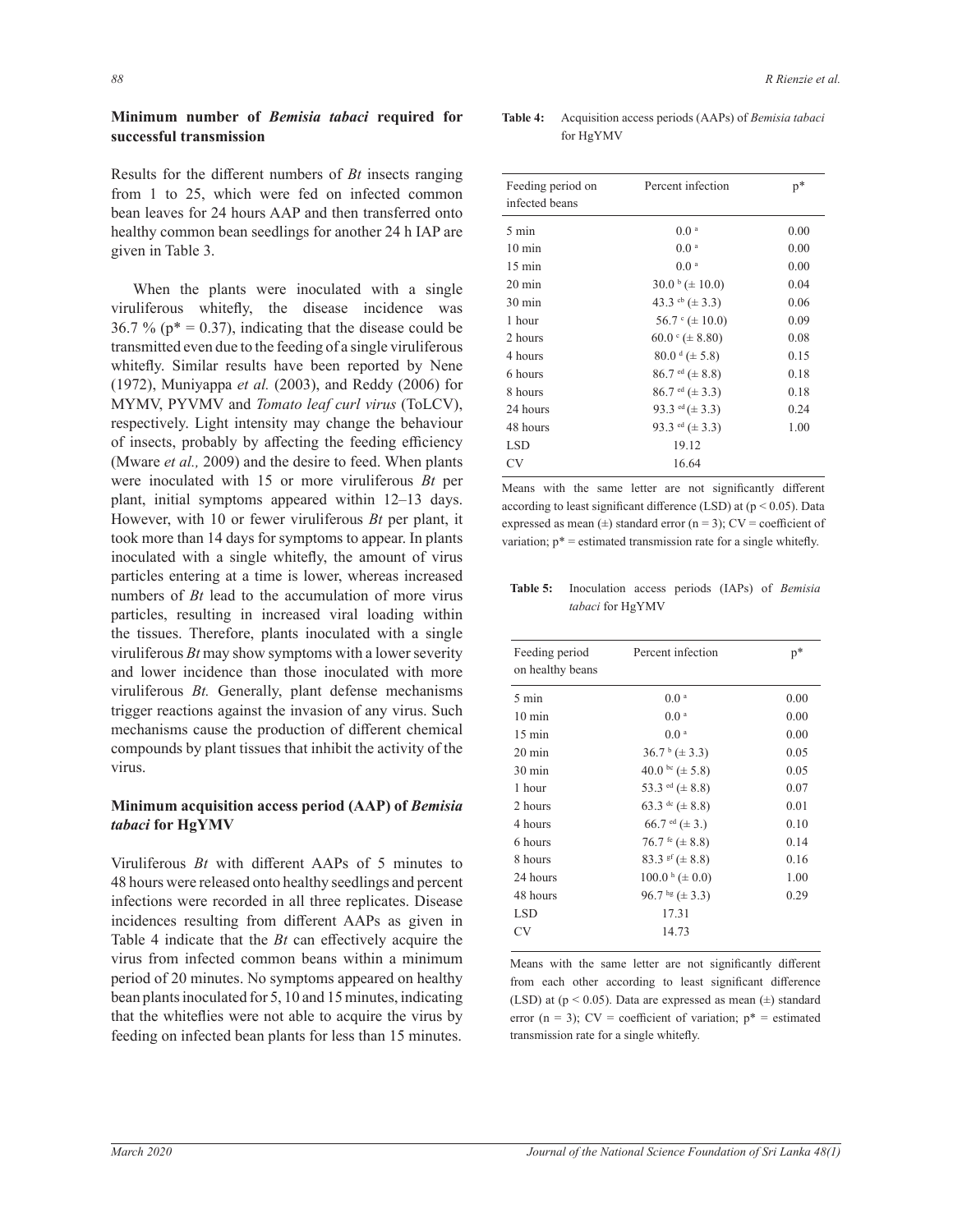#### **Minimum inoculation access period (IAP)**

Results revealed that the viruliferous *Bt* are able to transmit the virus into a healthy common bean seedling within a minimum of 20 minutes (Table 5). The disease incidence reached 100 % with an IAP of 6 hours. The failure to develop the disease when the whiteflies feed for 5–15 minutes on healthy bean plants indicates that the vectors are unable to transmit the virus when feeding time is less than 15 minutes.

 Many researchers have reported that AAPs and IAPs fall within the range of 15–30 minutes for various *Bt* transmitted viruses and that they can notice regional differences. Accordingly, a minimum of 15 minutes was reported for MYMV in terms of both AAP and IAP (Nene, 1972) in India. In another case of HgYMV, 30 minutes each in AAP and IAP were reported by Muniyappa and Reddy (1976), also from India. Similarly, 30 minutes each for AAP and IAP have been reported by Mansur and Al-Musa (1992) from Jordan, Ioannou (1985) from the Middle East, Caciagli *et al.* (1995) in Italy, and Muniyappa *et al.* (2000) in India for TYLCV. Furthermore, Reddy and Yaraguntaiah (1981) for ToLCV and Muniyappa *et al.* (2003) for PYVMV have also reported similar results in India.

In contrast to the above results, minimum AAP and minimum IAP have been reported as 1 hour and 2 hours, respectively for TYLCV by Brown and Nelson (1988). Interestingly, Senanayake *et al*. (2012) reported minimum AAP and IAP of 3 hours and 1 hour, respectively for *Chilli leaf curl virus* in India. The values in the above two cases are much higher than the present experimental values obtained. No symptoms were observed in the healthy bean plants fed by *Bt* for less than the minimum AAP reported in this experiment (20 minutes). However, various researchers have confirmed the presence of certain begomoviruses in *Bt* insects even when they fed on the infected plants for only 5–10 minutes; but this happened mainly when they used either molecular or serological means for assessment (Navot *et al*., 1992; Atzmon *et al*., 1998; Ghanim *et al*., 2001).

 In most cases, the reported AAPs are higher than the IAP. According to Costa (1976), one reason for this might be insufficient time for the stylet of the vector to reach into the susceptible tissues in the phloem; another reason could be the long time feeding requirement of *Bt* vector to become infective and increase its chance of transmission.

| <b>Table 6:</b> Persistence of virus in <i>Bemisia tabaci</i> during a serial transfer of HgYMV to common bean plants |  |  |  |  |  |  |
|-----------------------------------------------------------------------------------------------------------------------|--|--|--|--|--|--|
|                                                                                                                       |  |  |  |  |  |  |

| Test                            |                              | Serial transfer of <i>Bemisia tabaci</i> insects at 24 hour intervals $(D_1-D_2)$ |                          |                   |                                  |                 |        |        |                          |           |          |             |
|---------------------------------|------------------------------|-----------------------------------------------------------------------------------|--------------------------|-------------------|----------------------------------|-----------------|--------|--------|--------------------------|-----------|----------|-------------|
| group                           | $D_1$                        | $D_2$                                                                             | $D_3$                    | $D_4$             | $D_5$                            | $D_6$           | $D_7$  | $D_8$  | $D_{9}$                  | D $_{10}$ | $D_{11}$ | % Infection |
|                                 | $\qquad \qquad \blacksquare$ | $^{+}$                                                                            | $\overline{\phantom{a}}$ | $\! + \!\!\!\!$   | $\hspace{0.1mm} +$               |                 | $^{+}$ | ٠      | d                        |           |          | 57.1        |
| 2                               | $^{+}$                       | $^{+}$                                                                            | $^{+}$                   | $\! + \!\!\!\!$   | $\begin{array}{c} + \end{array}$ | $^{+}$          |        | ٠      | d                        |           |          | 75.0        |
| 3                               | $^{+}$                       | $^{+}$                                                                            | $^{+}$                   | $\! + \!\!\!\!$   | $^{+}$                           | $^{+}$          | $^{+}$ | $^{+}$ | $^{+}$                   | d         |          | 100         |
| 4                               |                              | $^{+}$                                                                            | $\! + \!\!\!\!$          | $\qquad \qquad +$ |                                  | $\! + \!\!\!\!$ | $^{+}$ | $+$    | $\overline{\phantom{0}}$ | d         |          | 77.8        |
| 5                               |                              | $^{+}$                                                                            | $\! + \!\!\!\!$          | $\! + \!\!\!\!$   | $^{+}$                           | $^{+}$          | $^{+}$ | d      |                          |           |          | 100.0       |
| 6                               | $^{+}$                       | $^{+}$                                                                            | $\! +$                   | $^{+}$            | $^{+}$                           | $^{+}$          | $^{+}$ |        | $^{+}$                   | d         |          | 88.9        |
| 7                               | $^{+}$                       |                                                                                   | $\! +$                   | $^{+}$            | $^{+}$                           | $^{+}$          | d      |        |                          |           |          | 83.3        |
| 8                               | $\! + \!\!\!\!$              |                                                                                   | $\overline{\phantom{a}}$ | $\qquad \qquad +$ | $\overline{\phantom{a}}$         | $\! + \!\!\!\!$ | $^{+}$ | d      |                          |           |          | 57.1        |
| 9                               | $\! + \!\!\!\!$              | $^{+}$                                                                            | $\! +$                   | ٠                 | $\! + \!\!\!\!$                  | $^{+}$          | Ξ.     | d      |                          |           |          | 71.4        |
| 10                              | $^{+}$                       |                                                                                   | $\! +$                   | ۰                 | $\! + \!\!\!\!$                  | d               |        |        |                          |           |          | 60.0        |
| 11                              | $^{+}$                       |                                                                                   | $\! + \!\!\!\!$          | $\qquad \qquad +$ | $^{+}$                           |                 |        | $^{+}$ | $\hspace{0.1mm} +$       |           | d        | 45.5        |
| 12                              | $\! + \!\!\!\!$              | $^{+}$                                                                            | $^{+}$                   | $\qquad \qquad +$ | $^{+}$                           |                 | $^{+}$ | ٠      | d                        |           |          | 75.0        |
| Daily<br>average %<br>infection | 100                          | 58.3                                                                              | 91.6                     | 83.3              | 75.0                             | 81.8            | 50.0   | 50.0   | 50.0                     |           |          |             |

+ Symptoms appeared; - Symptoms did not appear; d - Death of last *Bt* of 12 *Bt* group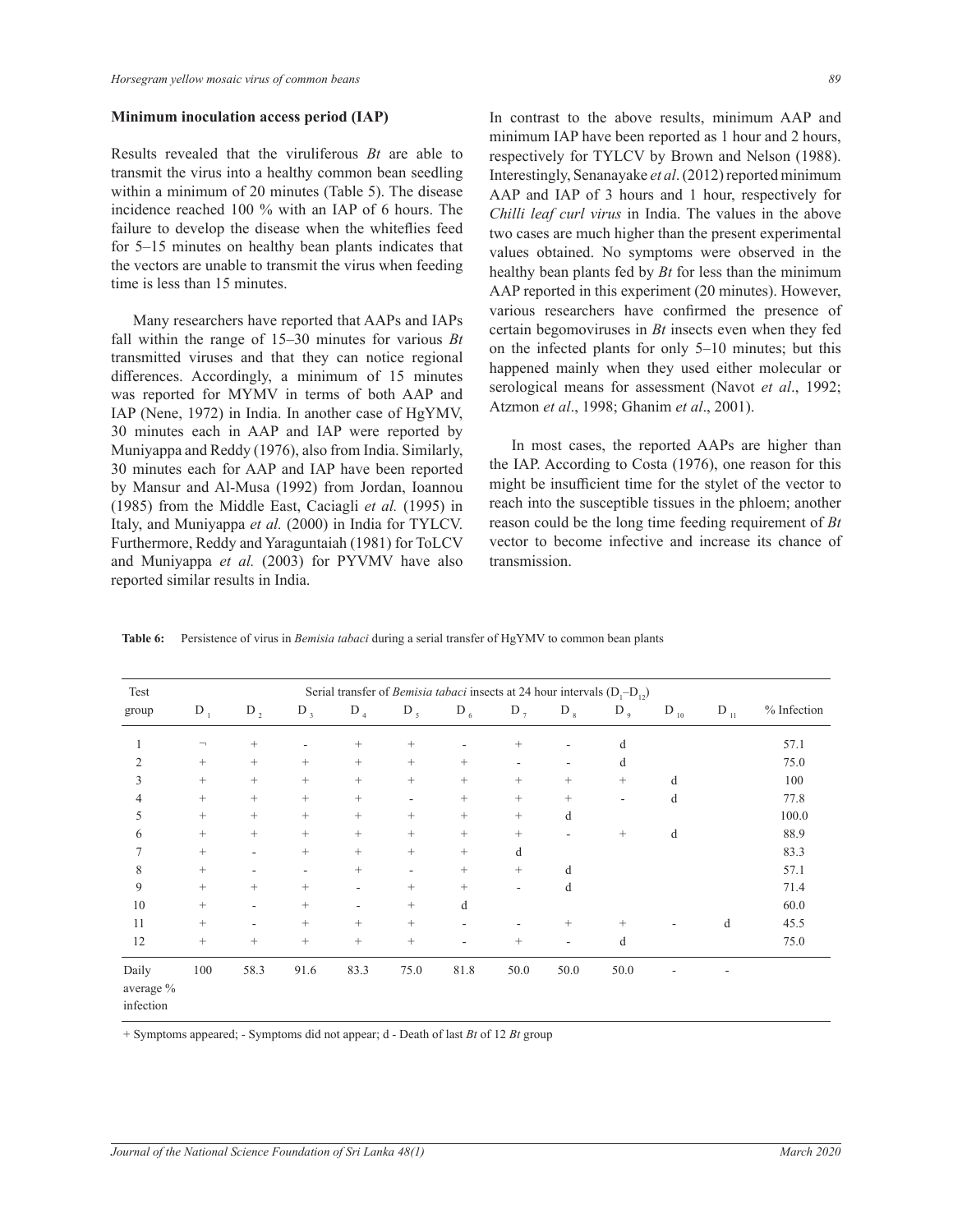#### Persistence of the virus in the *Bemisia tabaci* insects

In this study, the virus persisted in the whitefly vector for a maximum of 9 days irrespective of the sex of the insects, further confirming the possibility of horizontal transfer of the virus. Similarly, Muniyappa *et al*. (2003) also reported the persistence of PYVMV for 8 days. When comparing the serial transmission rates between test groups it was found that they ranged from 45.4 % (minimum) to 100 % (maximum). The average infection rate per group was calculated to be 74.3 % per group of *Bt* insects. Furthermore, when comparing the time lapsed with infection strength, it varied from 50 % (minimum resulted on  $8<sup>th</sup>$  day and  $9<sup>th</sup>$  day) to 100% (maximum resulted on  $1<sup>st</sup>$  day). An overall pattern of decreasing trend in infection was observed with the increase in time (Table 6). Higher persistence of the virus, lasting for more than 9 days would have been achieved if there were only female insects or a high proportion of females in the transfer groups and with higher survival rates as observed by Nene (1972) and Muniyappa *et al.* (2003). As the whiteflies were used without segregating them by sex, its influence on infection could not be clearly determined. Furthermore, it must be mentioned that in this study, the vertical transfer ability was not studied. Except for one or two cases including *Tomato yellow leaf curl virus* (TYLCV), which had been widely studied for transovarial transmission (Wei *et al*., 2017; Bosco *et al*., 2004), there is no evidence of the same phenomenon occurring in the majority of begomoviruses transmitted by *B. tabaci.* Accordingly, it has been demonstrated that transmission of viral DNA through vector eggs and subsequent nymphal stages is a relatively common phenomenon (Accotto & Sardo, 2010; Bosco *et al*., 2014; Guo *et al*., 2019).

## **CONCLUSION**

Among the 54 plant species tested for their hosting ability, only a few plant species, namely, *Ageratum* sp., *G. max, and M. uniflorum* were susceptible to HgYMV while none of the tested monocots showed susceptibility to it. *Bemisia tabaci* Genn. was efficient at transmitting HgYMV causing yellowing disease in common beans, with successful transmission being achieved even through a single viruliferous whitefly. Minimum acquisition access period and minimum inoculation access period were 20 minutes in both cases and the virus could be retained by *Bemisia tabaci* for up to nine days after acquisition. The transmission characteristics lay within the typical ranges reported for begomoviruses around the world, especially in India but were lower than those

reported in the Middle East and Mediterranean countries. The characteristics determined in the present study may differ if tests are repeated under field conditions. Furthermore, the present work emphasises the importance of considering all relevant aspects including the nature of hosts when managing viral diseases.

#### **Acknowledgements**

The authors gratefully acknowledge the assistance of the research staff of both the Plant Pathology and Entomology Divisions, Horticultural Crop Research and Development Institute, Department of Agriculture, Gannoruwa, Peradeniya. The authors also express their thanks to the technical staff and research students of the Department of Agricultural Biology Faculty of Agriculture, University of Peradeniya, for the immense technical support they provided.

#### **REFERENCES**

- Abarshi M.M., Abubakar A.L., Garba A., Mada S.B., Ibrahim A.B. & Maruthi M.N. (2017). Molecular detection and characterisation of *Horsegram yellow mosaic virus* (HgYMV) infecting lima bean (*Phaseolus lunatus*) in India. *Nigerian Journal of Biotechnology* **33**(1): 41–48. DOI: https://doi.org/10.4314/njb.v33i1.6
- Accotto G.P. & Sardo L. (2009). Transovarial transmission of begomoviruses in *Bemisia tabaci*. In: *Bemisia: Bionomics and Management of a Global Pest*, pp. 339–345. Springer, Dordrecht, Germany.
	- DOI: https://doi.org/10.1007/978-90-481-2460-2\_12
- Andret-Link P. & Fuchus M. (2005). Transmission specificity of plant viruses by vectors. *Journal of Plant Pathology* **87**(3): 153–165.
- Atzmon G., van Hoss H. & Czosnek H., (1998). PCRamplification of *Tomato yellow leaf curl virus* (TYLCV) from squashes of plants and insect vectors: application to the study of TYLCV acquisition and transmission. European Journal of Plant Pathology 104: 189-194. DOI: https://doi.org/10.1023/A:1008699603559
- Bosco D., Mason G. & Accotto G.P. (2004). TYLCSV DNA, but not infectivity, can be transovarially inherited by the progeny of the whitefly vector Bemisia tabaci (Gennadius) *Virology* **323**: 276–283.

DOI: https://doi.org/10.1016/j.virol.2004.03.010

- Briddon R., Mansoor S., Bedford I.D., Pinner M.S., Saunders K., Stanley J., Zafar Y., Malik K.A. & Markham P.G. (2001). Identification of DNA components required for induction of cotton leaf curl disease. *Virology* **285**: 234–243. DOI: https://doi.org/10.1006/viro.2001.0949
- Brown J.K. & Nelson M.R. (1988). Transmission, host range and virus-vector relationships of *Chino del tomato virus*, a whitefly-transmitted geminivirus from Sinaloa, Mexico. *Plant Disease* **72**: 866–869.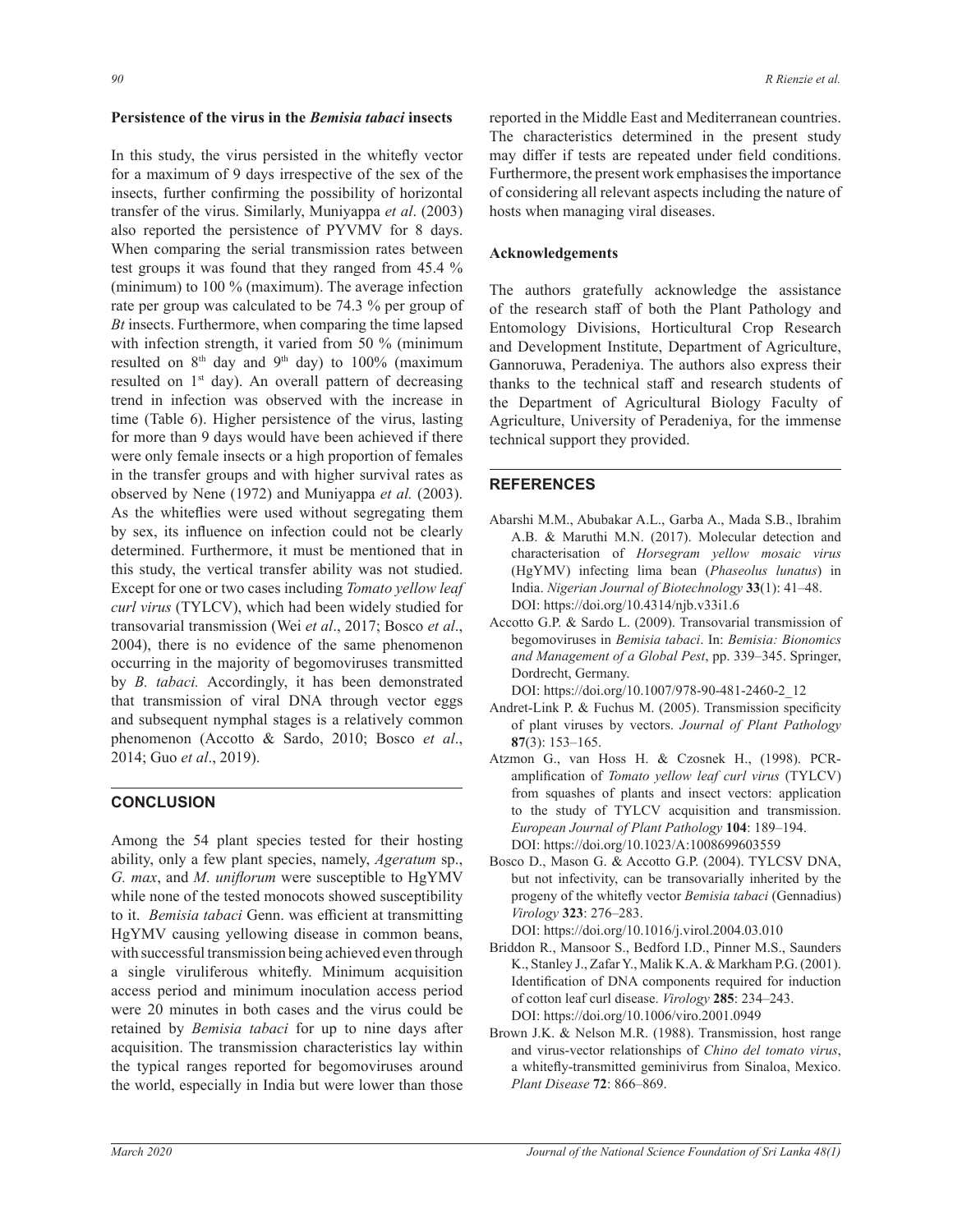DOI: https://doi.org/10.1094/PD-72-0866

Caciagli P., Bosco D. & Al-Bitar L. (1995). Relationships of the Sardinian isolate of Tomato yellow leaf curl geminivirus with its whitefly vector *Bemisia tabaci* Gen. *European* Journal of Plant Pathology 101: 163-170.

DOI: https://doi.org/10.1007/BF01874762

- Cohen S. & Nitzany F.E. (1966). Transmission and host range of the Tomato yellow leaf curl virus. *Phytopathology*  **56**:1127–1131.
- Costa A.S. (1976). Whitefly-transmitted plant diseases. Annual *Review of Phytopathology* **14**: 429–449.

 DOI: https://doi.org/10.1146/annurev.py.14.090176.002241 Deng A., McGrath P.F., Robinson D.J. & Harrison B.D. (1994).

Detection and differentiation of whitefly transmitted geminiviruses in plants and vector insects by the polymerase chain reaction with degenerate primers. *Annals of Applied Biology* **125**: 327–336.

DOI: https://doi.org/10.1111/j.1744-7348.1994.tb04973.x

- Ghanim M., Morin S. & Czosnek H. (2001). Rate of *Tomato yellow leaf curl virus* (TYLCV) translocation in the circulative transmission pathway of its vector, the whitefly *Bemisia tabaci. Phytopathology* **91**: 188–196. DOI: https://doi.org/10.1094/PHYTO.2001.91.2.188
- Gibbs A.J. & Gower J.C. (1960). The use of multiple-transfer method in plant virus transmission studies-some statistical points arising in the analysis of results. *Annals of Applied Biology* **48**: 75–83.

DOI: https://doi.org/10.1111/j.1744-7348.1960.tb03506.x

Guo Q., Shu Y.N., Liu C., Chi Y., Liu Y.Q. & Wang X.W. (2019). Transovarial transmission of *Tomato yellow leaf curl virus* by seven species of the *Bemisia tabaci* complex indigenous to China: not all whiteflies are the same. *Virology* 531: 240–247.

DOI: https://doi.org/10.1016/j.virol.2019.03.009

- Harrison B.D. (1985). Advances in geminivirus research. *Annual Review of Phytopathology* **23**: 55–82. DOI: https://doi.org/10.1146/annurev.py.23.090185.000415
- Inoue-Nagata A.K., Nagata T., de Ávila A.C. & Giordano L.D.B. (2007). A reliable begomovirus inoculation method for screening *Lycopersicon esculentum* lines. *Horticultura*

DOI: https://doi.org/10.1590/S0102-05362007000300024

Ioannou N. (1985). Yellow leaf curl and other diseases of tomato in Cyprus. *Plant Pathology* **345**: 428–434.

 DOI: https://doi.org/10.1111/j.1365-3059.1985.tb01383.x Legg J.P. & Fauquet C.M. (2004). Cassava mosaic gemini

- viruses in Africa. *Plant Molecular Biology* **56**(4): 585–599. DOI: https://doi.org/10.1007/s11103-004-1651-7
- Lodhi M.A., Ye G.N., Weeden N.F. & Reisch B.I. (1994). A simple and efficient method for DNA extraction from grapevine cultivars and *Vitis* species. *Plant Molecular Biology Reporter* **12**(1): 6–13.

DOI: https://doi.org/10.1007/BF02668658

*Brasileira* **25**(3): 447–450.

Mansour A. & Al-Musa A. (1992). *Tomato yellow leaf curl virus*: host range and vector-virus relationships. *Plant Pathology* **41**: 122–125.

DOI: https://doi.org/10.1111/j.1365-3059.1992.tb02328.x

- Mathur P.N. (1933). Leaf curl virus in *Zinnia elegans* at Deharadun. *Indian Journal of Agricultural Sciences* **3**: 89–96.
- McLeish M.J., Fraile A. & Garcia-Arenal F. (2018). Ecological complexity in plant virus host range evolution. *Advances in Virus Research* 101: 293-339.
- Monger W.A., Harju V., Nixon T., Bennett S., Reeder R., Kelly P. & Ariyarathne H.M. (2010). First report of *Horsegram yellow mosaic virus* infecting *Phaseolus vulgaris* in Sri Lanka. *New Disease Reports* **21**: 16.

DOI: https://doi.org/10.5197/j.2044-0588.2010.021.016

Muniyappa V., Maruthi M.N., BabithaC.R., Colvin J., Briddon R.W. & Rangaswamy K.T. (2003). Characterization of *Pumpkin yellow vein mosaic virus* from India. *Annals of Applied Biology* **142**: 323–331.

DOI: https://doi.org/10.1111/j.1744-7348.2003.tb00257.x

Muniyappa V., Rajeshwari R., Bharathan N., Reddy D.V.R. & Nolt B.L. (1987). Isolation and characterization of a geminivirus causing yellow mosaic disease of horsegram  $[Macrotyloma$  uniflorum (Lam.) Verdc.] in India. *Journal of Phytopathology* **119**: 81–87.

DOI: https://doi.org/10.1111/j.1439-0434.1987.tb04386.x

- Muniyappa V. & Reddy H.R. (1976). Studies on the yellow mosaic disease of horsegram (*Dolichos biflorus* Linn.), virus-vector relationship. *Mysore Journal of Agricultural Sciences* **10**: 605–610.
- Muniyappa V., Venkatesh H.M., Ramappa H.K., Kulkarni R.S., Zeidan M., Tarba C.Y., Ghanim M. & Czosnek H. (2000). *Tomato leaf curl virus* from Bangalore (ToLCV-Ban4): sequence comparison with Indian ToLCV isolates, detection in plants and insects and vector relationships. *Archives of Virology* **145**: 1583–1598.
- Mware B., Narla R., Amata R., Olubayo F., Songa J., Kyamanyua S. & Ateka E.M. (2009). The efficiency of *Cassava brown streak virus* (CBSV) transmission by *Bemisia tabaci* (Gennadius). *Journal of General and Molecular Virology* **1**(4): 40–45.

DOI: https://doi.org/10.1007/s007050070078

- Navas-Castillo J., Fiallo-Olive E. & Sanchez-Campos S. (2011). Emerging virus diseases transmitted by *Bemisia tabaci*. *Annual Review of Phytopathology* **49**(15): 1–15. DOI: https://doi.org/10.1146/annurev-phyto-072910-095235
- Navot N., Zeidan M., Pichersky E., Zamir D. & Czosnek H. (1992). Use of polymerase chain reaction to amplify *Tomato yellow leaf curl virus* DNA from infected plants and viruliferous *Bemisia tabaci*. *Phytopathology* **82**: 1199– 1202.

DOI: https://doi.org/10.1094/Phyto-82-1199

- Nene Y.L. (1972). *A Survey of Viral Diseases of Pulse Crops in Uttar Pradesh in India*, pp. 191*.* G.B. Pant University of Agriculture and Technology Press, India.
- Prema G.U. (2013). Molecular characterization of Horsegram yellow mosaic virus and its management. *PhD thesis,* University of Agricultural Sciences, Bengaluru, India.
- Reddy B.A. (2006). Molecular Characterization, Epidemiology and Management of Tomato Leaf Curl Virus (Tolcv) in Northern Karnataka. Dharwad, India, PhD thesis,